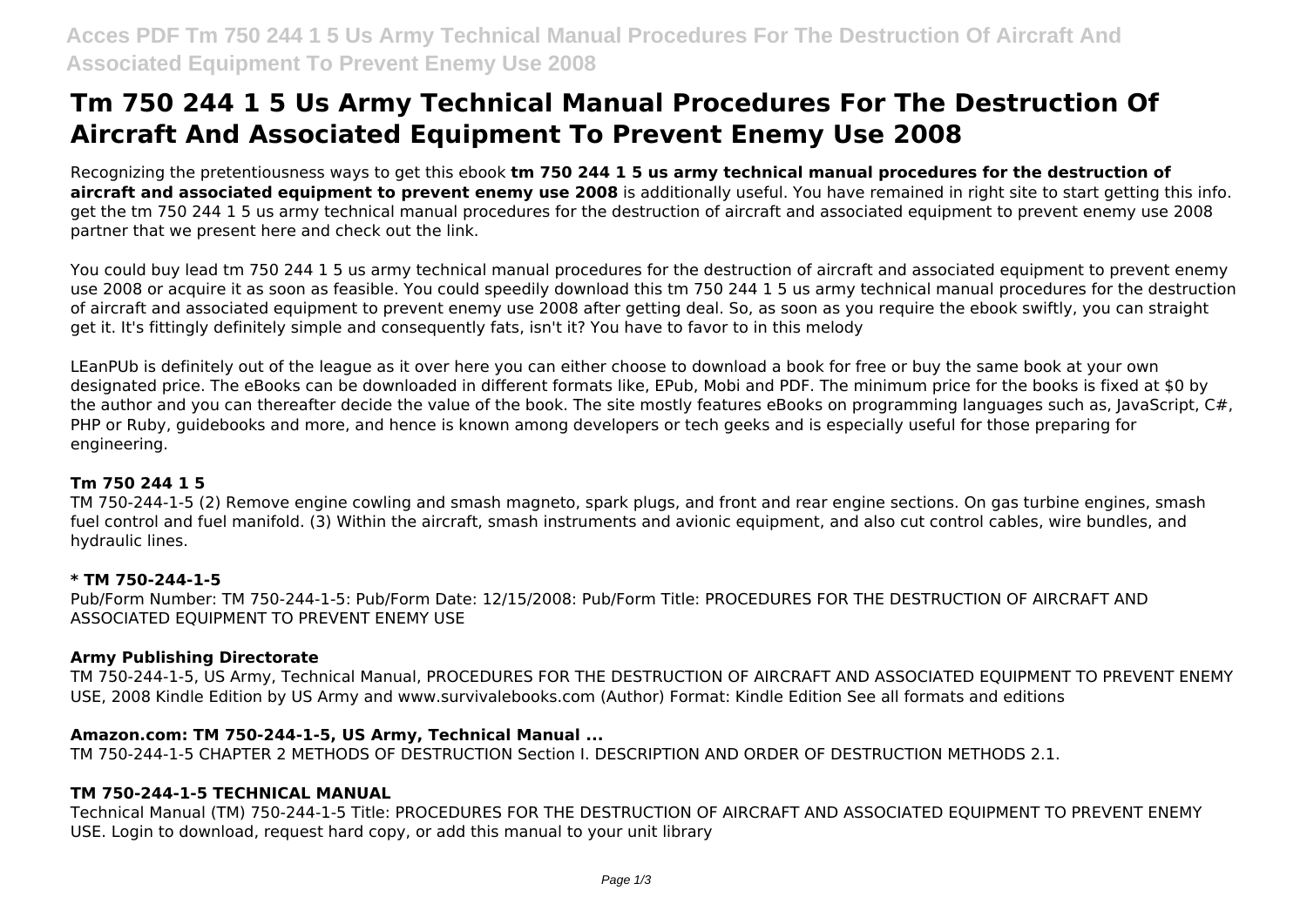# **Acces PDF Tm 750 244 1 5 Us Army Technical Manual Procedures For The Destruction Of Aircraft And Associated Equipment To Prevent Enemy Use 2008**

#### **TM 750-244-1-5 - ArmyProperty.com**

TM 11-750-244-6 1-7. Training a. Rehearsal of concerned personnel in all phases of destruction is y. mTandatorraining, particularl y in demolition techniques, should be accomplished with live ammunitioanded mn olition charges if possible. Instructions in selecting sites, blocking communication

# **TM 750-244-6 TECHNICAL MANUAL PROCEDURES FOR DESTRUCTION ...**

TM 750-244-7 Change HEADQUARTERS DEPARTMENT OF THE ARMY No. 1 Washington, D.C., 29 October 1970 PROCEDURES FOR DESTRUCTION OF EQUIPMENT IN FEDERAL SUPPLY CLASSIFICATIONS 1000, 1005, 1010, 1015, 1020, 1025, 1030, 1055, 1090, AND 1095, TO PREVENT ENEMY USE TM 750-244-7, 18 June 1970, is changed as follows: Page 4, Table 1-1:

# **DEPARTMENT OF THE ARMY SUPPLY CLASSIFICATIONS 1000, 1005 ...**

TM 750-244-1-4, 12 November 1971, is changed as follows: 1. Remove and insert pages as indicated below: Remove pages Insert pages Table of Contents i/(ii blank) i/(ii blank) Chapter 2, Section II 2-3 and 2-4 2-3 thru 2-4A 2-9 and 2-10 2-9 thru 2-11 2. New or changed text material is indicated by a vertical bar in the margin.

# **TM 750-244-1-4 TECHNICAL MANUAL PROCEDURES FOR THE ...**

Units which may possess emergency type personnel parachutes should refer to TM 750-244-1- 1, Procedures for the Destruction of Air Delivery Equipment to Prevent Enemy Use, for additional destruction requirements, priorities, and instructions.

#### **TM 750-244-1-2 TECHNICAL MANUAL**

tm 55-1015-244-12-1: active: 01/30/1969: air transportability guidance external transport of artillery firing platform, m6, by us army helicopters (this item is included on em 0151) sddc: tm 55-1025-200-10-1: active: 06/11/1965: air transportability procedures: external transport of 155-mm howitzer m114 by ch-47 helicopter: usatsch: tm 55-1025 ...

#### **Army Publishing Directorate**

Technical Manual (TM) 750-244-2 Title: PROCEDURES FOR DESTRUCTION OF ELECTRONICS MATERIEL TO PREVENT ENEMY USE (ELECTRONICS COMMAND) Login to submit a request for this manual. Previous TM 750-244-1-5 PROCEDURES FOR THE DESTRU... Next TM > 750-244-4-2 PROCEDURES FOR DESTRUCTIO... No associated NSN's with this TM. About Us. Mission.

#### **TM 750-244-2 - ArmyProperty.com**

Pub/Form Number: TM 750-244-2: Pub/Form Date: 12/03/2007: Pub/Form Title: PROCEDURES FOR DESTRUCTION OF ELECTRONICS MATERIEL TO PREVENT ENEMY USE (ELECTRONICS COMMAND)

#### **Army Publishing Directorate**

TM 750-244-5-1 Procedures for Destruction of Conventional Ammu- nition and Improved Conventional Munitions to Prevent Enemy Use. TM 750-244-6 Procedures for Destruction of Tank Automotive Equipment to Prevent Enemy Use.

#### **DESTRUCTION OF ARMY MATERIEL TO PREVENT ENEMY**

to TM 750-244-2. 0001 00-3. GENERAL INFORMATION (Cont) 0001 00 REPORTING EQUIPMENT IMPROVEMENT RECOMMENDATIONS (EIR) You can help improve this manual.if you find any mistakes or if you know of a way to improve the procedures, please let us know. Mail your letter or DA Form